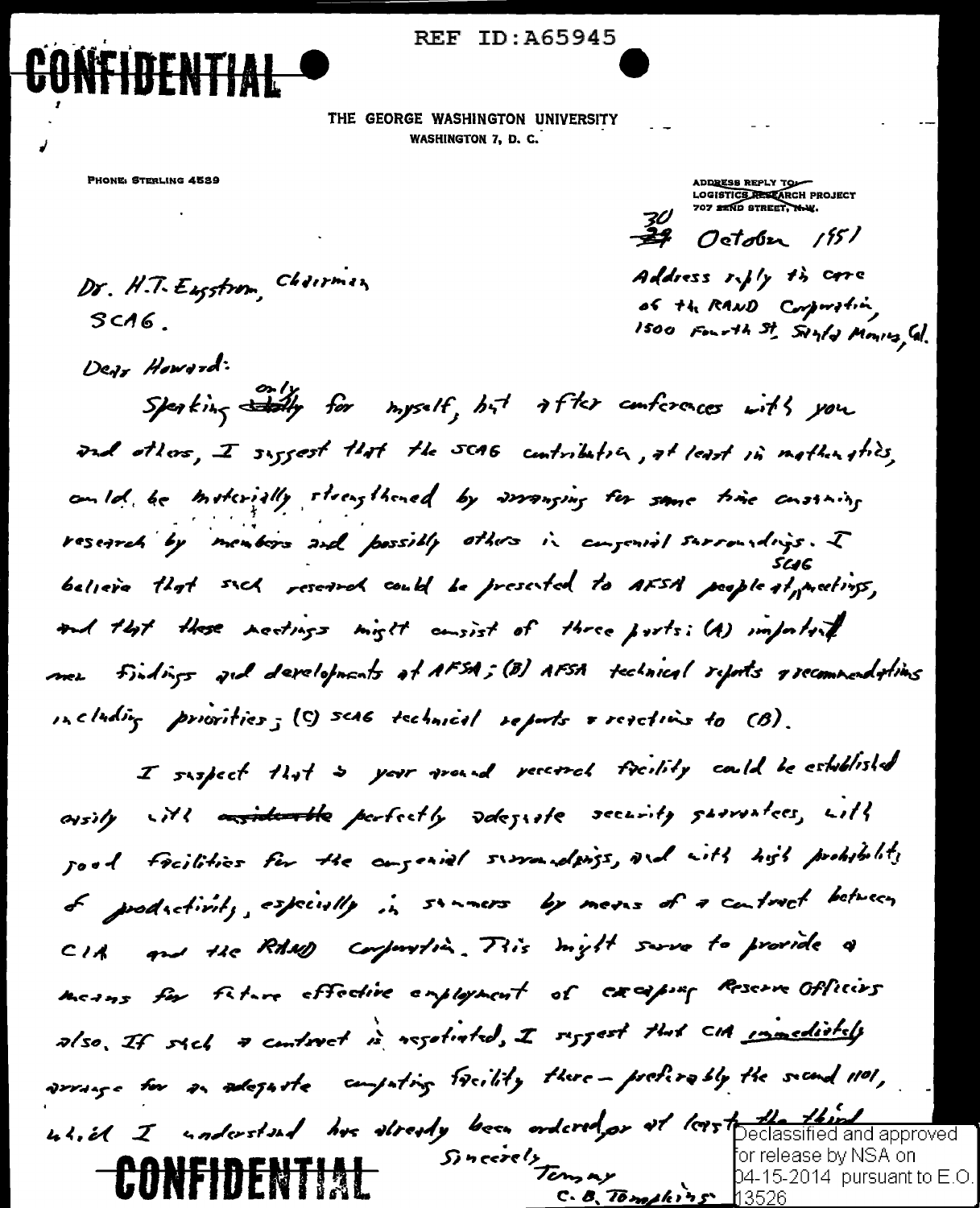SIANDARD FORM NO 64 REF ID: A65945 Office Memorandum . UNITED STATES GOVERNMENT  $\mathscr{O}$ TO DATE: 10 Man 1951 FROM :  $\boldsymbol{O}$  3 SUBJECT:

This proposal seems to have ment provided The necessary full time mathematician (for continuity peroposes) can be obtained. Am not sold an the Rand Corporation and would prefer AFSA to do the contracting if it can be arranged . We should have list lettle differently getting the necessary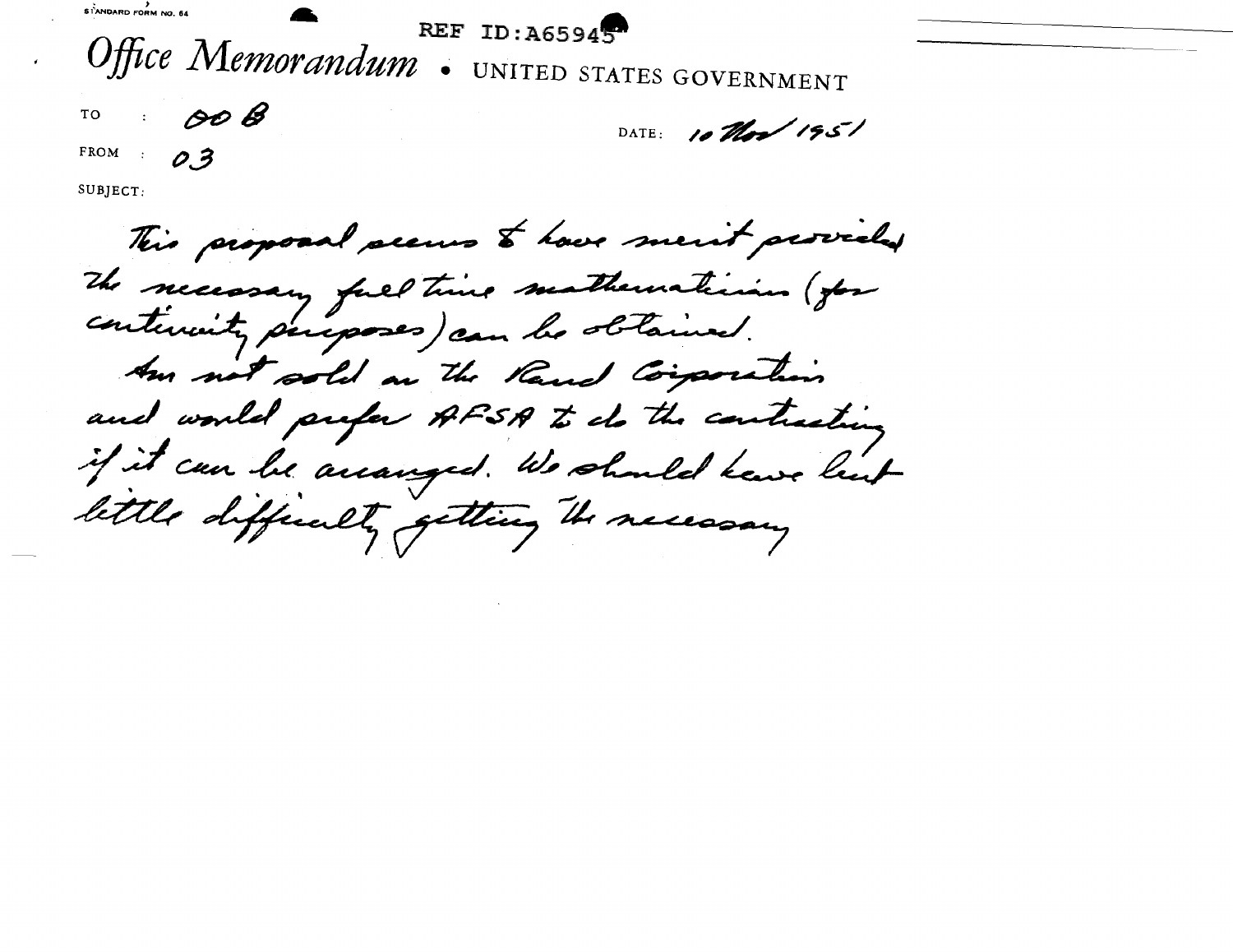additional funds REP 10:265945 TTA link would have no objection to an onlight transfer. of fundo from them with no strings attached. Hart believe we could afford & give them the second Atho but could order another and possibly another Abner if the power successful problems. I think the East would be a hetter location for this project. Auggest a servir recort type of small cety. Heven't discussed with Kullback or Campaign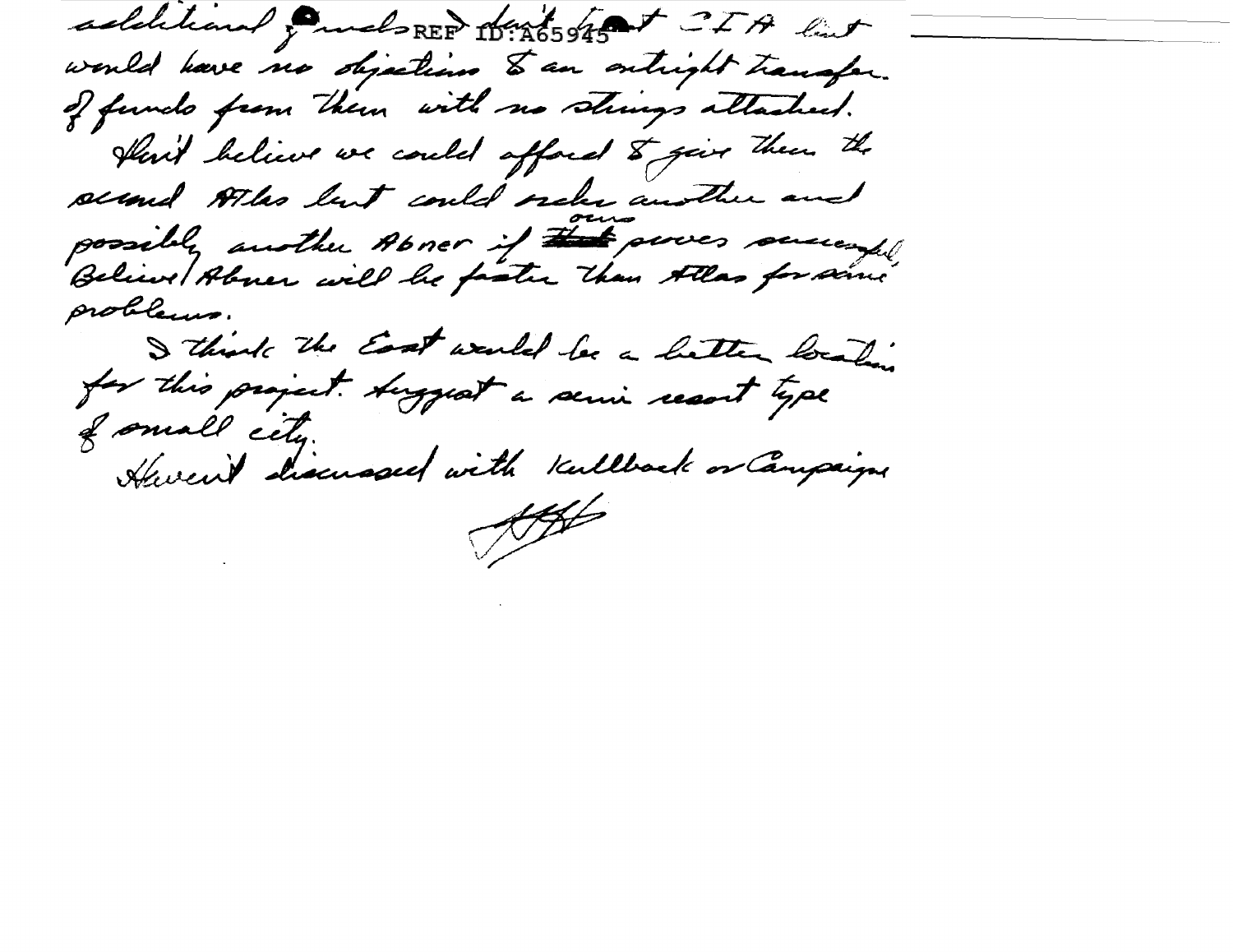-

.<br>STANUARD FORM NC 64

FROM : **AFSA-OOT** 

epedite

SUBJECT: Proposal of Dr. Tompkins

1. I am not enthusiastic about the proposal in general because:

a. I doubt whether there are many or even a few high-level mathematicians who would be available to work on a full-time or large part-time basis only on AFSA's complex problems;

b. Even if we could find them, I think their employment on such a basis could be construed as merely a subterfuge tor circumventing Civil Service Regulations;

c. I doubt whether the complex AFSA problems can be suffcessfully handled at a large distance from AFSA. Certainly California is too far away;

do Our experience to date leaves me a bit sceptical of the short-term value of the entire SCAG project or ot any project like the one here proposed. Perhaps such projects would begin to be productive after 10-12 years. But we can't wait that long:

e. If such a project is to be established, we should do it, not  $CIA$ , for we would be playing right into CIA hands. The project would certainly be quite similar to the one CIA itself proposed to AFSA about a year ago;

f. If AFSA should establish such a project, its location should be in the east, possibly near or in Princeton.

2. What AFSA might better do now is to get a sufficient number of  $GS-14$  to 17 positions authorized to enable us to keep what good technical people we now have and to attract some we don't now have but might be able to get. We have recently lost Dr. Leibler; I understand we are about to lose Dr. Kramer. AFSA-03 is rapidly losing ground in its research personnel.

3. Recommend we do nothing with Tompkins' proposal right now but put it on agenda for discussion at next SCAG meeting.

4. Why not get AFSA-02 1s eommenta?

Wilhain J. Friedman

WILLIAM F. FRIEDMAN **Consultant** 

..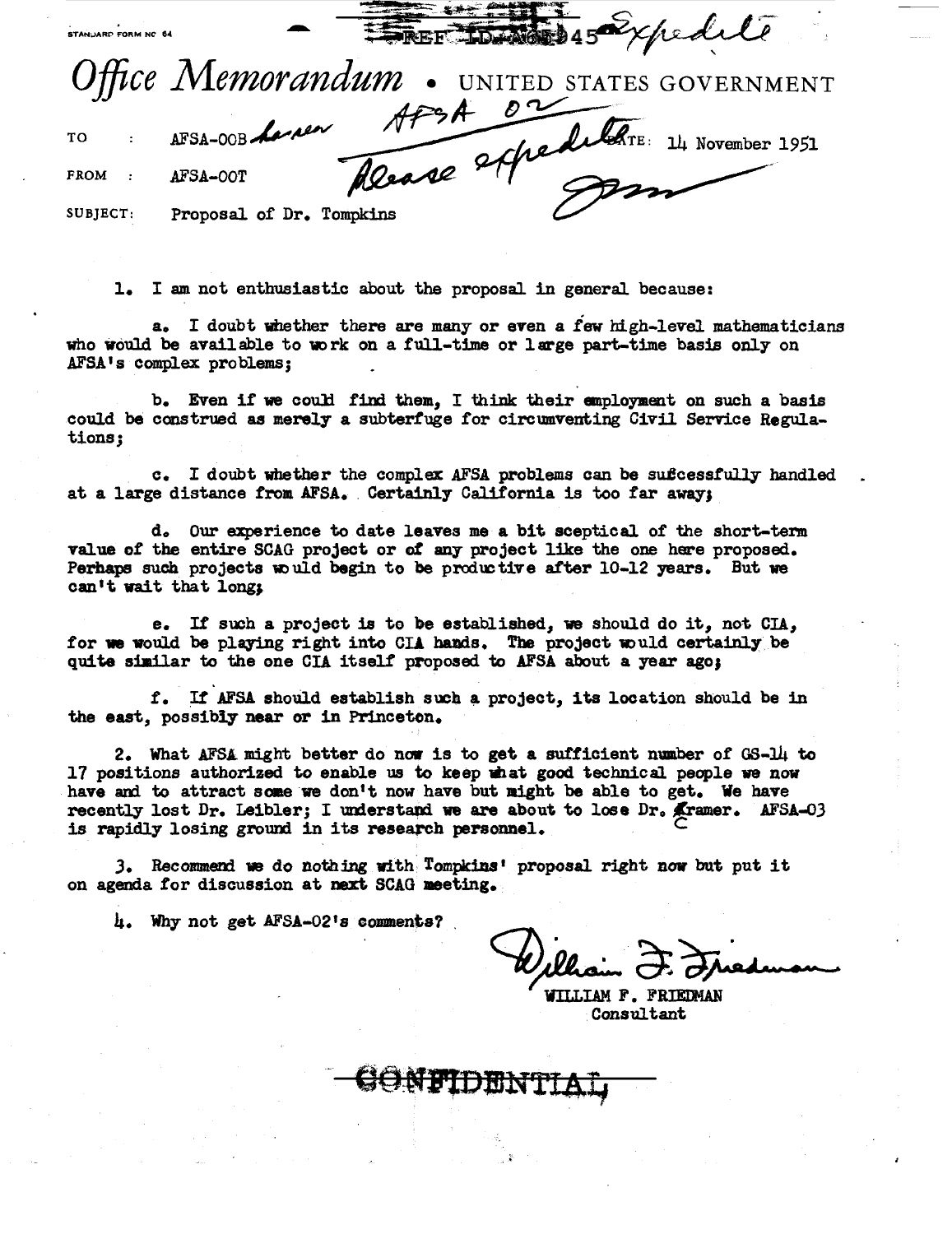$945 -$ RUSE POR APPROVATS **DISAPPROVA**  $\mathbf{I}$ **MEMO ROUTING SLIP** CONCURRENCES, OR SIMILAR ACTIONS **INITIALS CIRCULATE** 1 NAME OR TITLE n ch ORGANIZATION AND LOCATION DATE **COORDINATION**  $\overline{\mathbf{2}}$ FILE **INFORMATION** NECESSARY  $\overline{\mathbf{3}}$ **ACTION NOTE AND** RETURN  $\overline{\mathbf{A}}$  $\overline{\triangle}$  2  $\overline{\triangle}$ ለፈረ **KENAT** rin REMARK flexhe  $\overline{\mathcal{C}}$ advi  $\mathcal{U}$ br 1  $\subset$ ę Þ Wa. zžs uo. Ъ  $\mathcal{U}$  $\overline{a}$ فسنحص وسم ł. **FROM NAME OR TITLE** DATE ORGANIZATION AND LOCATION **TELEPHONE** FORM Replaces DA AGO Form 895, 1 Apr 48, and AFHQ<br>Form 12, 10 Nov 47, which may be used. 1 FEB 50 95  $\triangle$  GPO : 1951 - 0 925564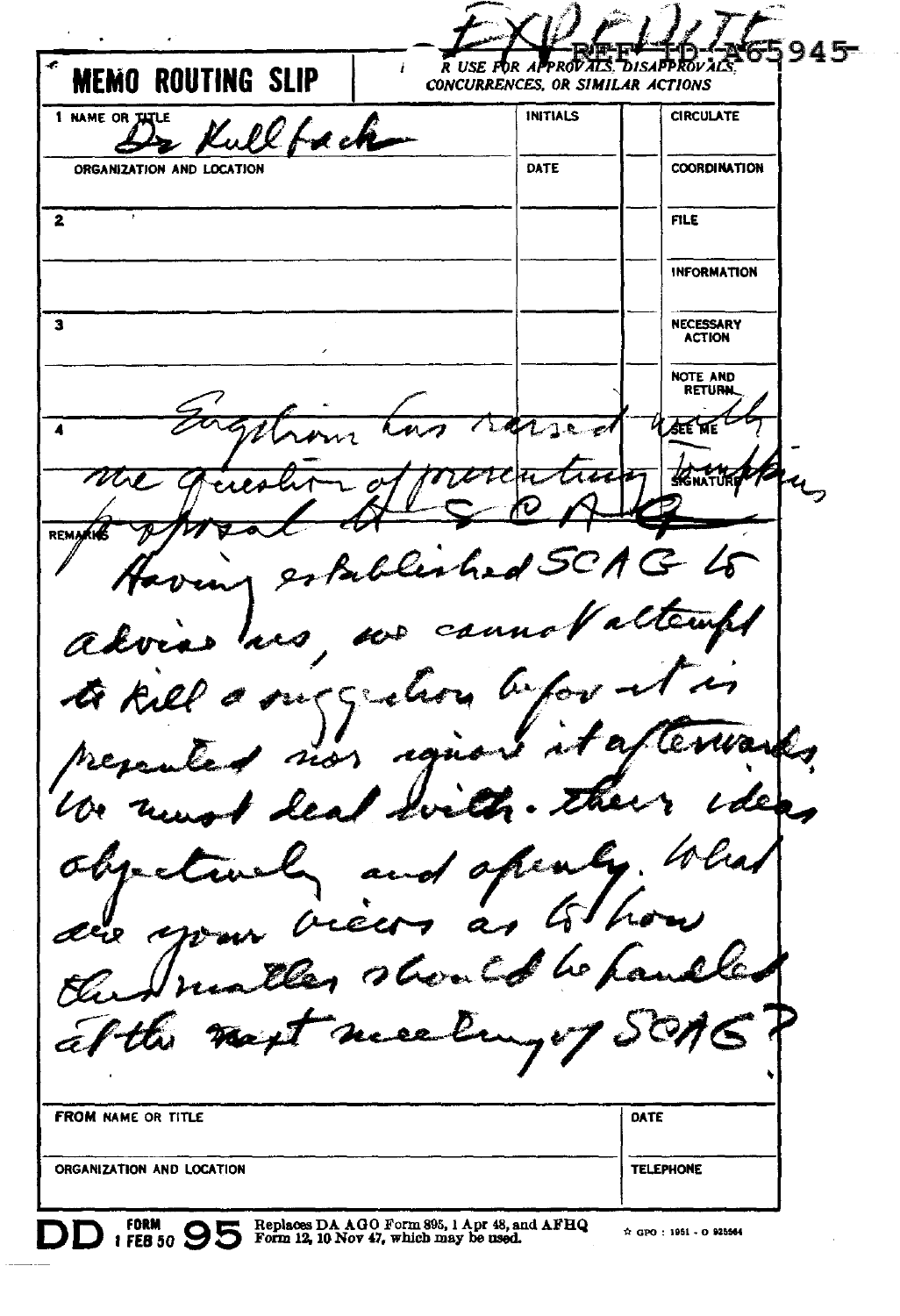21 November 1951

MEMORATION: FOR AFSA-OOB TERU: AFSA-02

SULJECT: Proposal of Dr. Tompkins

1. Mr. Rowlett received the Tompkins file as he was going on leave. In view of the urgency, he asked me to act for him, indicating his strong concurrence with Mr. Friedman's position on the matter. Beyond this it must be clear I am speaking for myself and not Mr. Rowlett.

 $REF$  ID:  $A6594<sup>6</sup>$ 

2. The Tormkins proposal is of course as Mr. Friedman says a thickly veiled rehash of the CIA proposal of last year prepared by Dr. Engstrom. Every argument used against that proposal surely applies here and rather than reiterate then, it would appear preferable to combine the two files for study.

3. I also must completely concur with Mr. Friedman, I must differ with him in that he states the objection much less bluntly and more diplomatically than I feel, perhaps because of his greater experience and greater tact.

4. It is my personal feeling that AFSA is not looking the Engstrom-Tompkins proposal squarely in the eye, and until we do we are beating around the bush.

5. The positions of Drs. Engstrom and Tompkins in the field of science cannot be denied. Their selection for SCAG is an admission of this by AFSA. With this recognition comes the requirement that we heed carefully their advice or SCAG itself is worthless. Both of these gentlemen, like Mr. Friedman, are more tactful diplomats than I and use much more polite language.

6. Eluntly both gentlemen accept as fact that conditions are not right in AFSA for high-level cryptanalytic work. In spite of the obvious advantages of being close to traffic, close to people femiliar with problems, etc., apparently other considerations are overwhelming. This, gentlemen, is appalling. The next session of SCAG might be quite profitably devoted to asking SCAG why it feels this way and how the situation might be corrected.

 $C^{\text{even}}$ 

FRANK A. LAVEN Head, AFSA-206

cc: AFSA-00T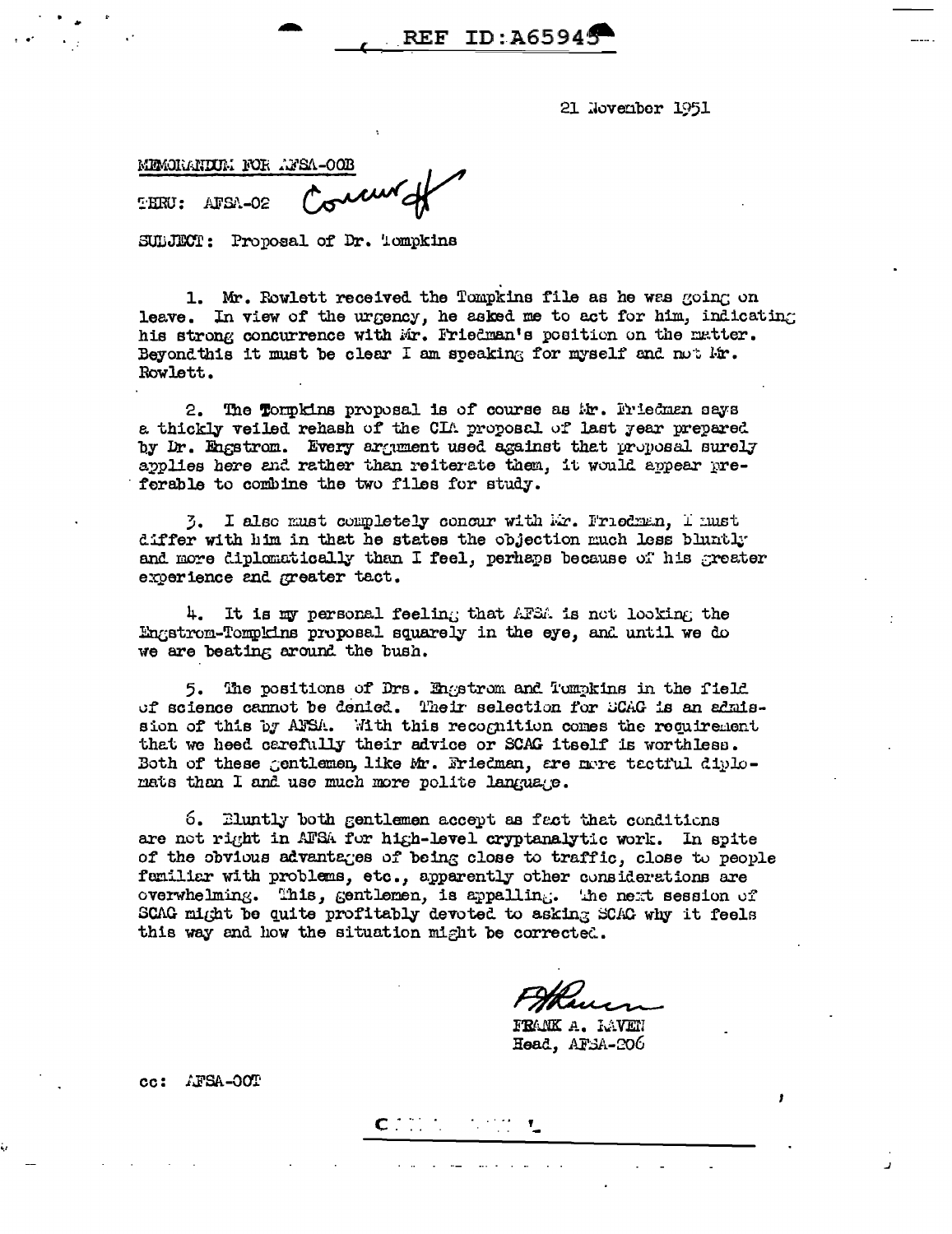REF ID:  $\lambda$ 65945

## <del>CONFIDENTIAL -</del>

**CONFIDENTIAL** 

27 November 1951

**TO: OOB** 

**Via: 03** 

SUBJECT: Proposal of Dr. Tompkins.

1. It is a fact that the personnel turnover of AFSA-03 is much too high. It is also a fact that AFSA-03 can attract top people only with great difficulty.

2. Dr. Tompkins is proposing a way around these difficulties, a way already exploited by the Air Force, the Navy, the Atomic Energy Commission, and other Government agencies.

3. An alternative would be to make conditions in AFSA attractive enough to keep good people and even attract outstanding newcomers. This is easier said than done. A few steps in this direction are mentioned here.

- 3,1. Pay higher wages. This is the simplest but most expensive step.
- 3,2. Raise the standard of facility at the employee's disposal to that of the rest of the Government. The number of telephones, rugs, bookcases, and private offices per AFSA employee is definitely below the Government average for the same grades.
- 3,3. Protect the employee from the frustrations of our continual turnoil of housekeeping details. Just by reading the series of directives concerning butt buckets, displaying badges, fastening papers on the wall, etc., one would conclude that the Agency was being run for the benefit of the security patrol, the armed guards, the painters, and other auxiliaries, but not for the technical worker. Remember that these housekeeping directives are 90% of the communications received by the operational employee from management.
- 3,4. Emphasize continually that the main objective is to get the job done, and measure efficiency only in terms of accomplishment. What impression would a shoe store make which "to improve efficiency" sold men's shoes only on even days of the month and women's only on odd days? Yet this is what our procurement services are doing.

CONFIDENTIAL